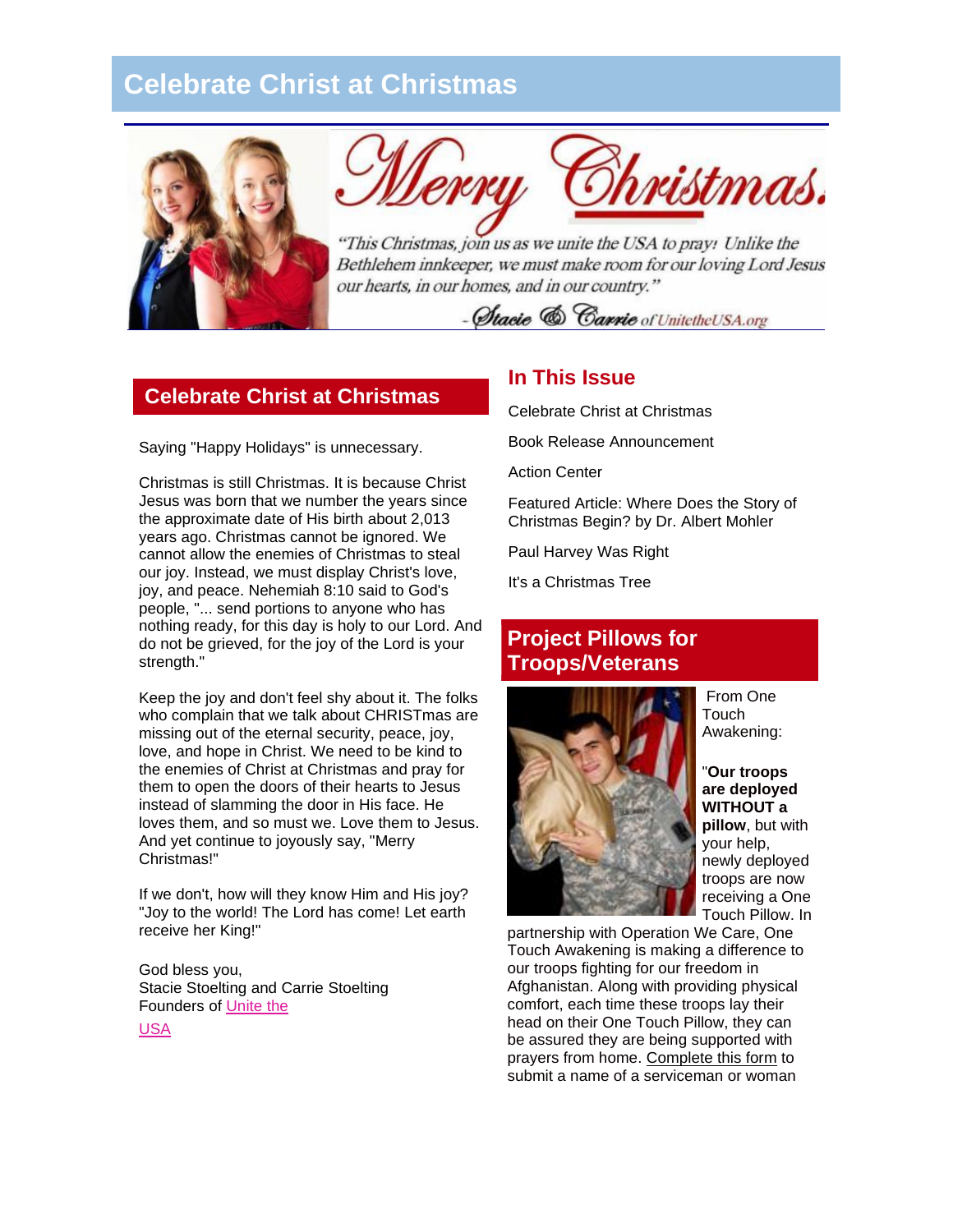#### **Book Release Announcement**

fighting for our freedom. We will send them a pillow and additional care packages."

lom Christ has set us free..."-Galatians 5:1 (ESV)

# UNITE THE USA



**[A Christian](http://unitetheusa.org/id56.html)  Gift . . .** *[Just in](http://unitetheusa.org/id56.html)  [Time for](http://unitetheusa.org/id56.html)  [Christmas!](http://unitetheusa.org/id56.html)*

Need a gift of encouragement to fuel faith in God and traditional patriotism? Carrie and Stacie Stoelting have written a new book to empower

Stacie Ruth and Carrie Beth Stoelting

patriots to make a big difference in the land we love. The title? *Unite the USA: Discover the ABCs of Patriotism*! Soon to be released by a division of Thomas Nelson, *Unite the USA* will inspire and educate Americans to defend faith and freedom.

When you give this book as a gift, you give a gift to your country because it helps equip patriots of faith and freedom to make a big difference in our beloved country.

Since you are an important part of UnitetheUSA.org, we want to thank you. We want to thank you by giving you a special discount found only here. Also, consider donating and receiving the Premium Patriotic Package (Book + CD). **[\\*\\*Pre-order your copy and click](http://unitetheusa.org/id56.html)  [here to receive an exclusive discount!](http://unitetheusa.org/id56.html)**

(Important Note: All proceeds go to fund the mission of *UnitetheUSA.org*.)

Click [here](http://www.youtube.com/watch?v=AJpSmePSi3c) to learn more.

## **Last Ounce of Courage**



**[Last Ounce of Courage](http://www.youtube.com/watch?v=AJpSmePSi3c)** is a compelling movie that will prompt you to stand up for faith, freedom, and even Christmas. Here's a description about *Last Ounce of Courage* from CBD and [click here](http://www.youtube.com/watch?v=AJpSmePSi3c) to order your own copy:

*"After his son's death defending America, Bob Revere loses his passion for life. But when his grandson is threatened with suspension for bringing a Bible to school, he takes a stand for freedom and reintroduces Christ into Christmas. Accused of violating the Constitution, can Bob reignite the faith of this small community-- or is it too late?"*

## **About Dr. Albert Mohler**

#### **Action Center**

*Here are a few ways you can take action and protect Christmas from the "politically correct" agenda.*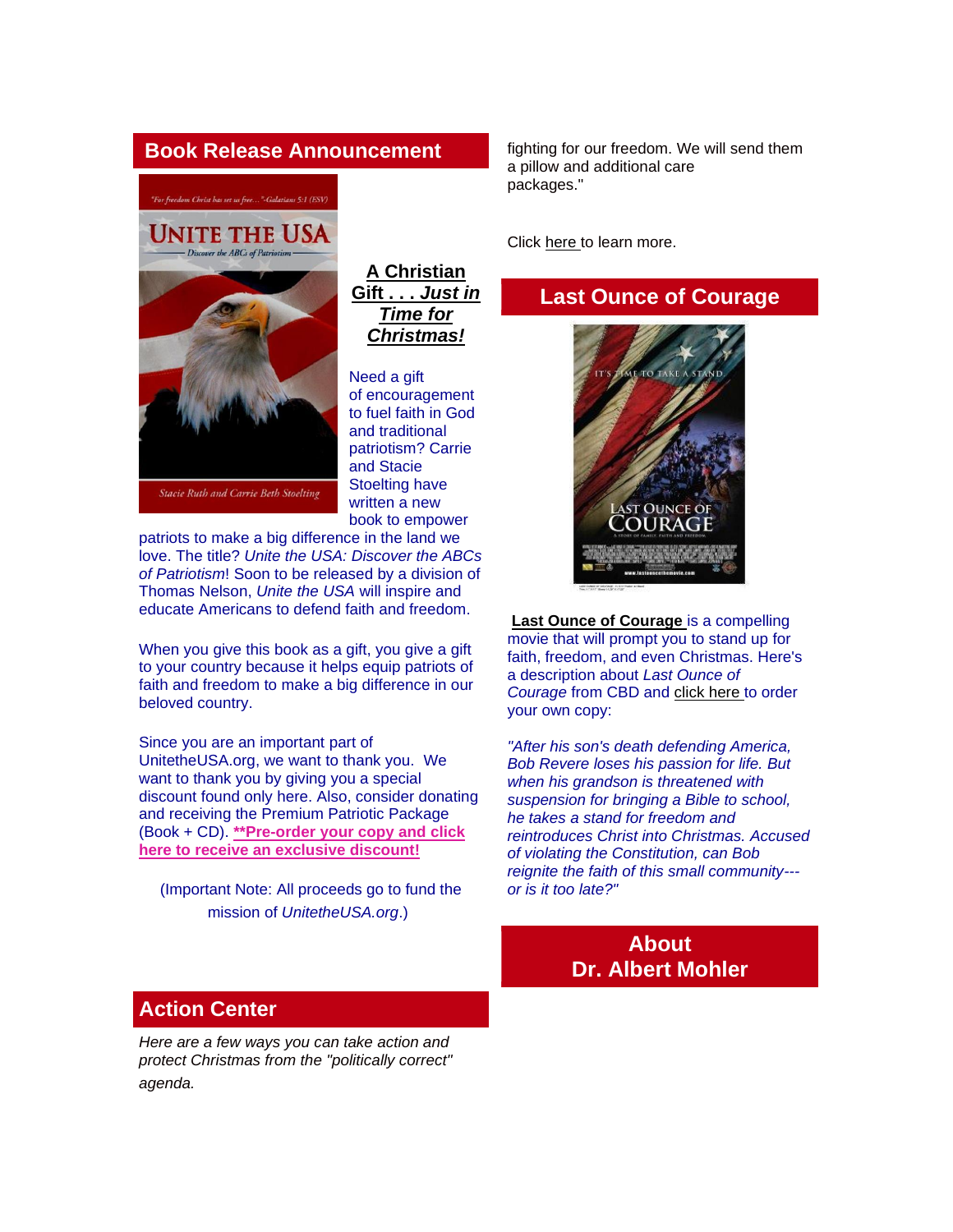

1. Spread Christmas cheer and wish one another *Merry Christmas!* We're excited that the American Family Association is offering "Merry Christmas" buttons. It's a fun way to spread Christmas cheer to your friends,

your church, your school or your whole community by wearing and sharing these festive Christmas buttons. **[Click here](http://afastore.afa.net/p/856/christmas-buttons) to order your own or donate to the AFA!**

2. Check out the American Family Association's [Naughty and Nice list.](http://www.afa.net/detail.aspx?id=2147486887) It is a list that reveals how major companies recognize Christmas. [Click here](http://www.afa.net/detail.aspx?id=2147486887) to see the list.

3. Watch the movie *[Last Ounce of Courage](http://www.christianbook.com/last-ounce-of-courage-dvd/pd/388213?item_code=WW&netp_id=1041412&event=ESRCG&view=details)*. It's an excellent movie that addresses the current attack on religious liberty and the attempt to secularize Christmas. After you watch *Last Ounce of Courage*, you'll want to stand up for what's right!

4. Governor Sarah Palin has written a book that addresses the war on Christmas head on. The book is called *[Good Tidings and Great Joy:](http://www.christianbook.com/good-tidings-great-protecting-heart-christmas/sarah-palin/9780062292889/pd/292889?product_redirect=1&Ntt=292889&item_code=&Ntk=keywords&event=ESRCP)  [Protecting the Heart of Christmas](http://www.christianbook.com/good-tidings-great-protecting-heart-christmas/sarah-palin/9780062292889/pd/292889?product_redirect=1&Ntt=292889&item_code=&Ntk=keywords&event=ESRCP)*. At a time when the greeting "Merry Christmas" has been replaced by the purportedly less offensive "Happy Holidays"- Sarah Palin calls for bringing back the freedom to express the Christian values of the Christmas season. She defends the importance of preserving Jesus Christ in Christmas in public the public square.

5. Put up a Nativity scene in your home, front window, or even an outdoor Nativity display. After all, Jesus is the reason for the season.



R. Albert Mohler, Jr. is president of The Southern **Baptist Theological** Seminary in Louisville, Kentucky. For more articles and resources by Dr. Mohler, and for

information on The Albert Mohler Program, a daily national radio program broadcast on the Salem Radio Network, go to [http://www.youtube.com/watch?v=AJpSm](http://www.youtube.com/watch?v=AJpSmePSi3c) [ePSi3c](http://www.youtube.com/watch?v=AJpSmePSi3c) For information on The Southern Baptist Theological Seminary, go to [http://www.youtube.com/watch?v=AJpSm](http://www.youtube.com/watch?v=AJpSmePSi3c) [ePSi3c](http://www.youtube.com/watch?v=AJpSmePSi3c) Send feedback to [mail@albertmohler.com](http://www.youtube.com/watch?v=AJpSmePSi3c) 

## **Featured Founding Father**



**John Langdon (June 26, 1741 - September 18, 1819)** was a Founding Father from Portsmouth, New Hampshire, and one of the first two U.S. senators from the state. He was an early supporter of the Revolutionary War and served in the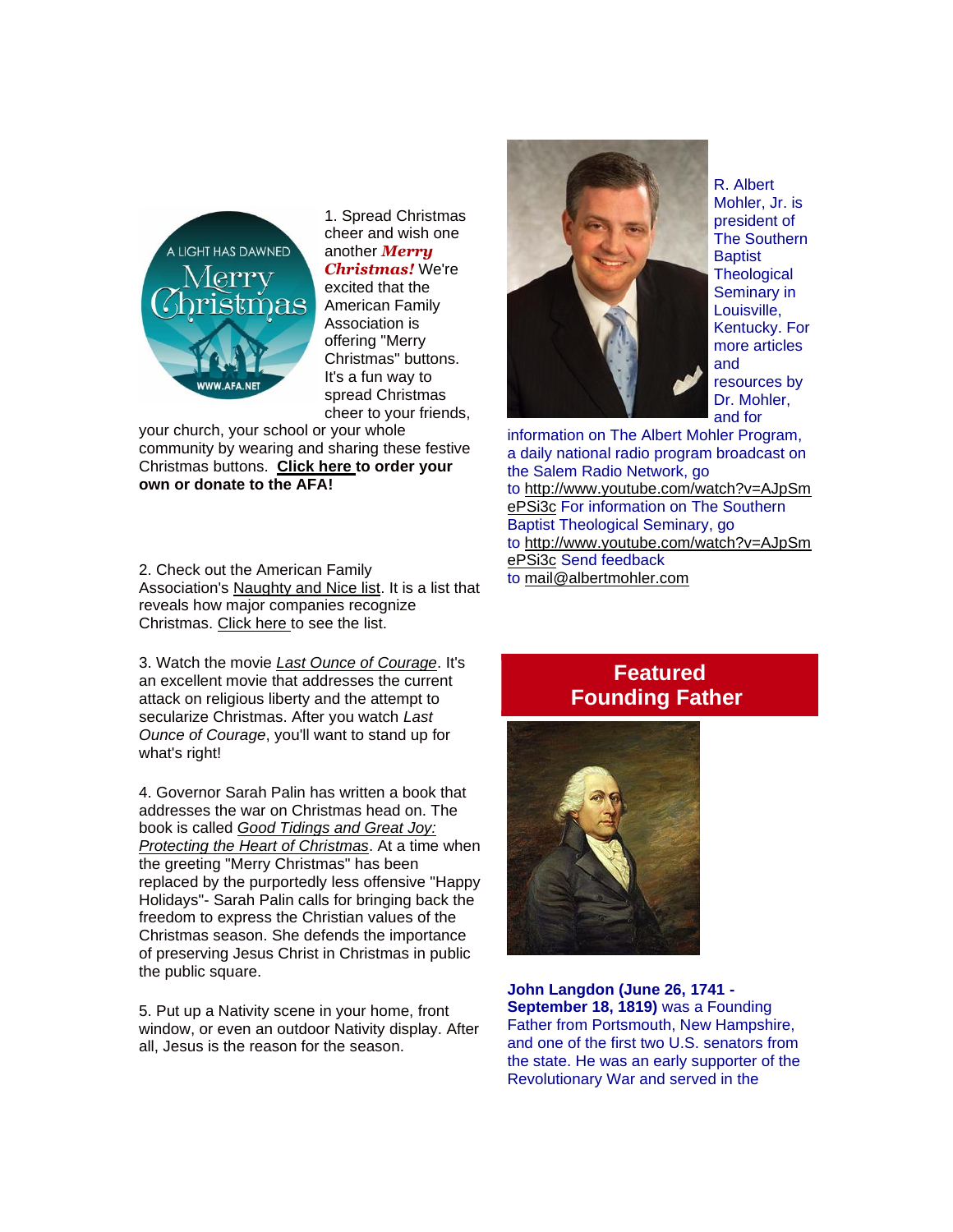### **Where Does the Story of Christmas Begin?**

Continental Congress and signed the U.S. Constitution. Later, Langdon became governor of New Hampshire.

By Dr. Albert Mohler [www.albertmohler.com](http://www.albertmohler.com/)



As the celebration of Christmas fast

approaches, our attention quickly goes to the familiar words of the infancy narratives found in the Gospels of Matthew and Luke. This is a healthy reflex. After all, the Gospel of Jesus Christ rests upon the historicity of the events that took place in Bethlehem as Christ was born. Our understanding of the identity of Jesus Christ is directly rooted in these narratives and our confidence is in the fact that Matthew and Luke give us historically credible and completely truthful accounts of the events surrounding the birth of Christ.

A closer look at the narratives in both Matthew and Luke reveals a richness that familiarity may hide from us. Matthew begins with the genealogy of Christ, demonstrating the sequence of generations as Israel anticipated the birth of David's Son - the Messiah. Luke, intending to set forth "an orderly account" of the events concerning Jesus, begins with the anticipation of the birth of John the Baptist and then moves to tell of the virgin conception of Jesus.

A careful reading of Matthew and Luke reveals both the elegance of detail and the grand expanse of the story of Christ's birth. Matthew gives particular attention to the fulfillment of Old Testament prophecy. The virgin birth, the birth of Christ in Bethlehem of Judea, the Herodian massacre of the innocents, the flight to Egypt, and the role of John the Baptist as forerunner are all presented as the fulfillment of specific Old Testament prophecies.

## **In God We Still Trust**



Listen to patriotic music at its best; order *[In God We Still](http://www.youtube.com/watch?v=AJpSmePSi3c) [Trust](http://www.youtube.com/watch?v=AJpSmePSi3c)*. From the National Anthem to "God Bless America" you will be inspired and uplifted about our God-given

freedoms. All proceeds go to Unite the USA. Help promote faith and freedom in America. Your support is important and appreciated. *[Buy or download a copy](http://www.youtube.com/watch?v=AJpSmePSi3c)  [today.](http://www.youtube.com/watch?v=AJpSmePSi3c)*God bless you as you celebrate the red, white, and blue!

#### **Booking Info**



Celebrate the true spirit of America with Carrie Beth and Stacie Ruth. Book Stacie and Carrie for concert or conference! Email [info@unitetheusa.org](http://www.youtube.com/watch?v=AJpSmePSi3c) for more information.

## *In God We Still Trust*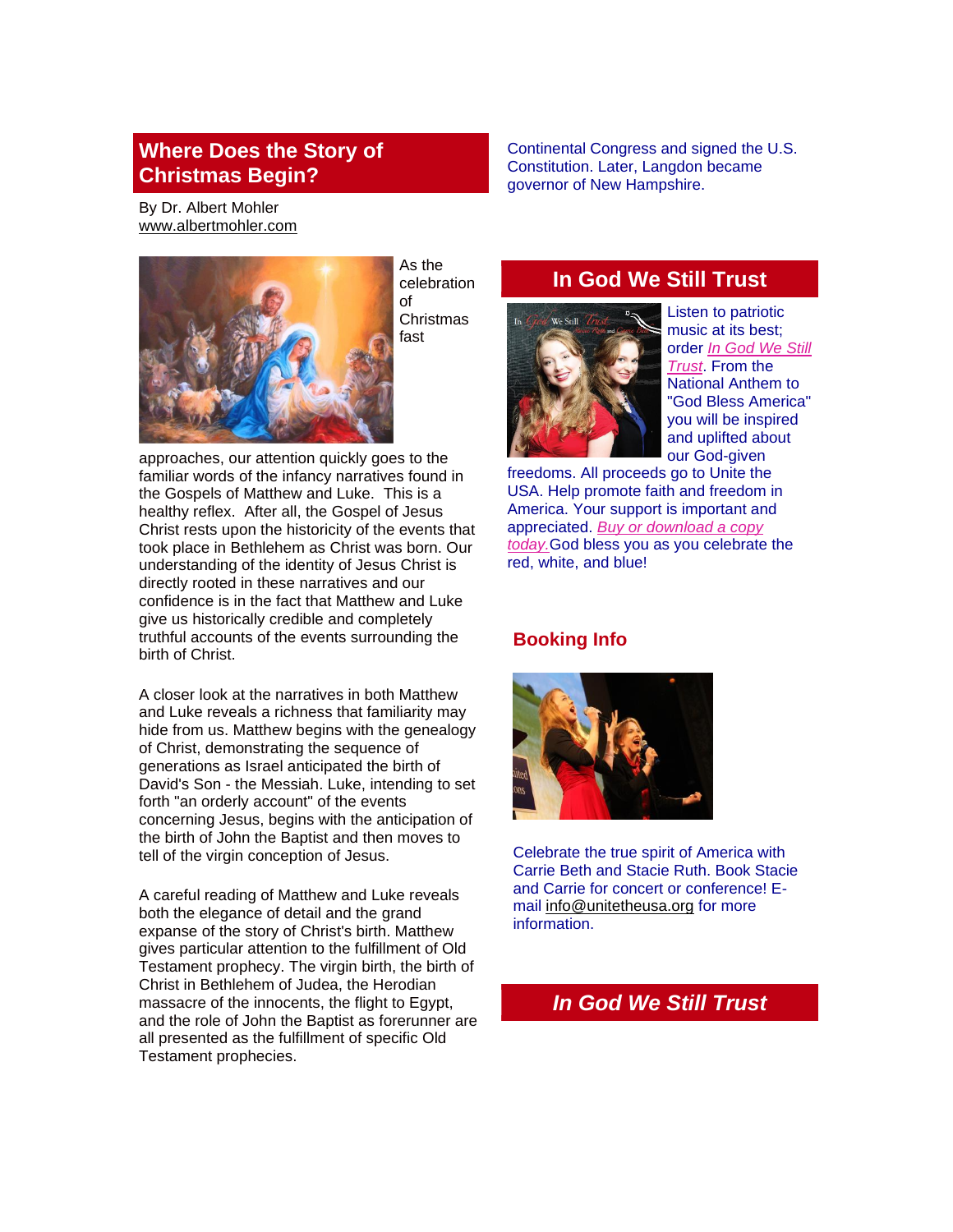Every word of the Old Testament points to Christ. He is not only the fulfillment of all the Old Testament prophecies concerning him, he is the perfect fulfillment of the law and the prophets the entirety of the Old Testament Scriptures. The Christmas story does not begin in Bethlehem, for Israel had been promised the Messiah. As Luke reveals, Simeon beheld the baby Jesus in the temple and understood this infant to be "the Lord's Christ" - the Davidic Messiah. Simeon understood this clearly - the Christmas story did not begin in Bethlehem, or even in Jerusalem.

So, where *does* the Christmas story begin? In the Gospel of John we read: "In the beginning was the Word, and the Word was with God, and the Word was God. He was in the beginning with God. All things were made through him, and without him was not anything made that was made." [John 1:1-3]

The prologue to John's Gospel points to creation and to Christ, the divine Logos, as the agent of creation. Yet, with language drawn directly from Genesis, John begins his gospel "in the beginning."

In other words, the Christmas story begins *before the creation of the world*. As we celebrate Christmas and contemplate the Christmas story, we must be very careful not to begin the story in Bethlehem, or even in Nazareth, where Mary was confronted by Gabriel with the message that she would be the mother of the Messiah.

We must not even begin with Moses and the prophets, and with the expectation of the coming Son of Man, the promised Suffering Servant, and the heralded Davidic Messiah. We must begin before the world was created and before humanity was formed, much less fallen.

Why is this so important? Put simply, if we get the Christmas story wrong, we get the Gospel wrong. Told carelessly, the Christmas story sounds like God's "Plan B." In other words, we can make the Christmas story sound like God turning to a new plan, rather than fulfilling all that he had promised. We must be very careful to tell the Christmas story in such a way that we make the gospel clear.

#### In God We Still Trust

Our country needs to turn to Jesus. Listen to ["In God We Still Trust"](http://www.youtube.com/watch?v=AJpSmePSi3c) for inspiration to keep "fighting the good fight". For hope and encouragement, listen to Stacie Ruth and Carrie Beth sing "In God We Still Trust".

#### **Share and Sign Up**

Be sure to share this edition with your friends. Sign up for Unite the USA's free monthy e-mail [here!](http://unitetheusa.org/id2.html)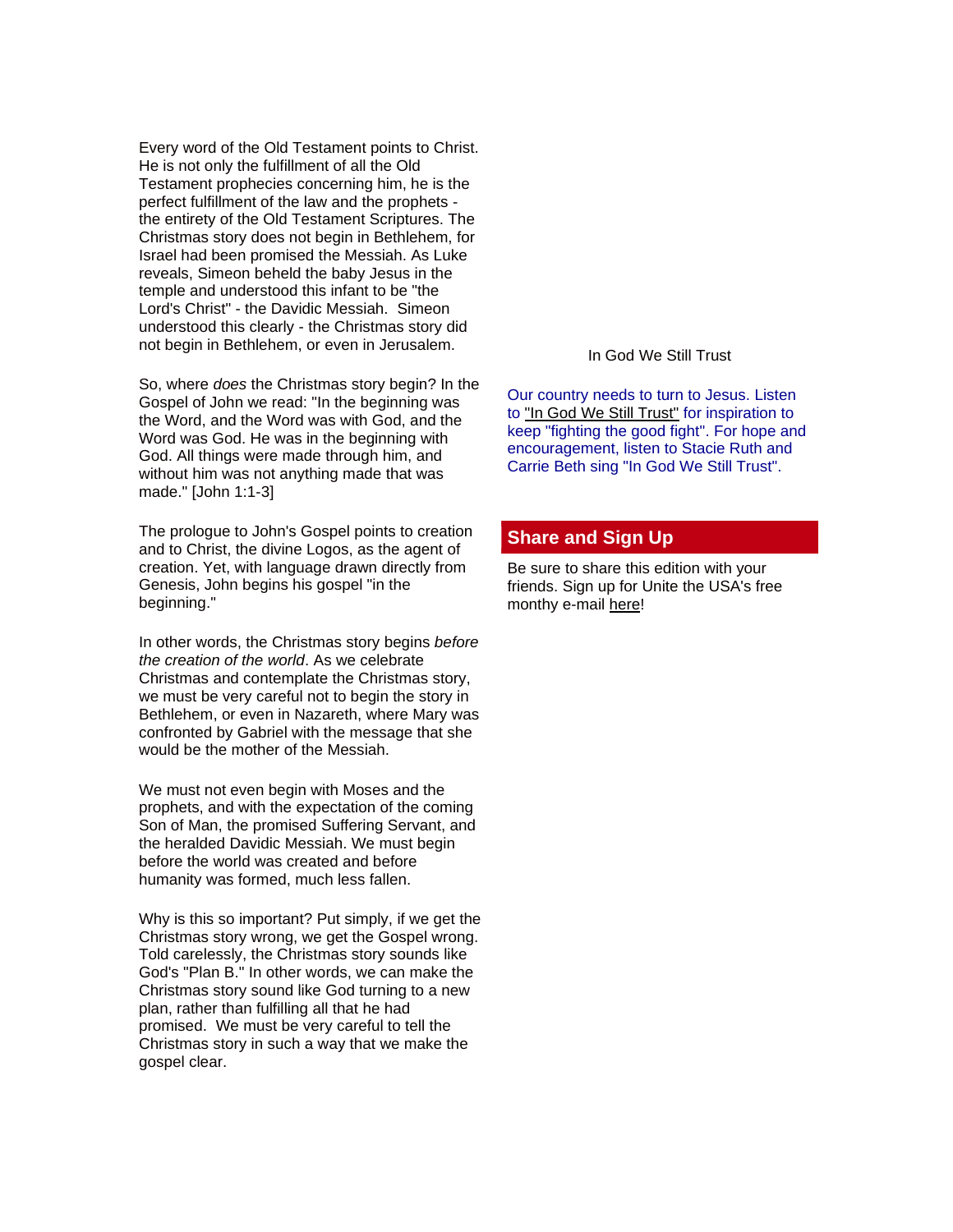Christmas is not God's second plan. Before he created the world, God determined to save sinners through the blood of his own Son. The grand narrative of the Bible points to this essential truth - God determined to bring glory to himself through the salvation of a people redeemed and purchased by his own Son, the Christ. Bethlehem and Calvary were essential parts of God's plan from the beginning, before the cosmos was brought into being as the Son obeyed the will of the Father in creation.

The Christmas story does not begin in Bethlehem, but we appropriately look to Bethlehem as the scene of the most decisive event in human history - the incarnation of the Son of God. Even as we turn our attention to Bethlehem, we must remember that the story of our salvation does not begin there. That story begins in the eternal purpose of God.

"In the beginning was the Word, and the Word was with God, and the Word was God. He was in the beginning with God." That is where the Christmas story begins, and John takes us right to the essence of what happened in Bethlehem: "And the Word became flesh and dwelt among us, and we have seen his glory, glory as of the only Son from the Father, full of grace and truth." [John 1:14]

Let's be sure to get the Christmas story right, start to finish.

## **Paul Harvey Was Right**



Now, this is a mustshare story and prayer: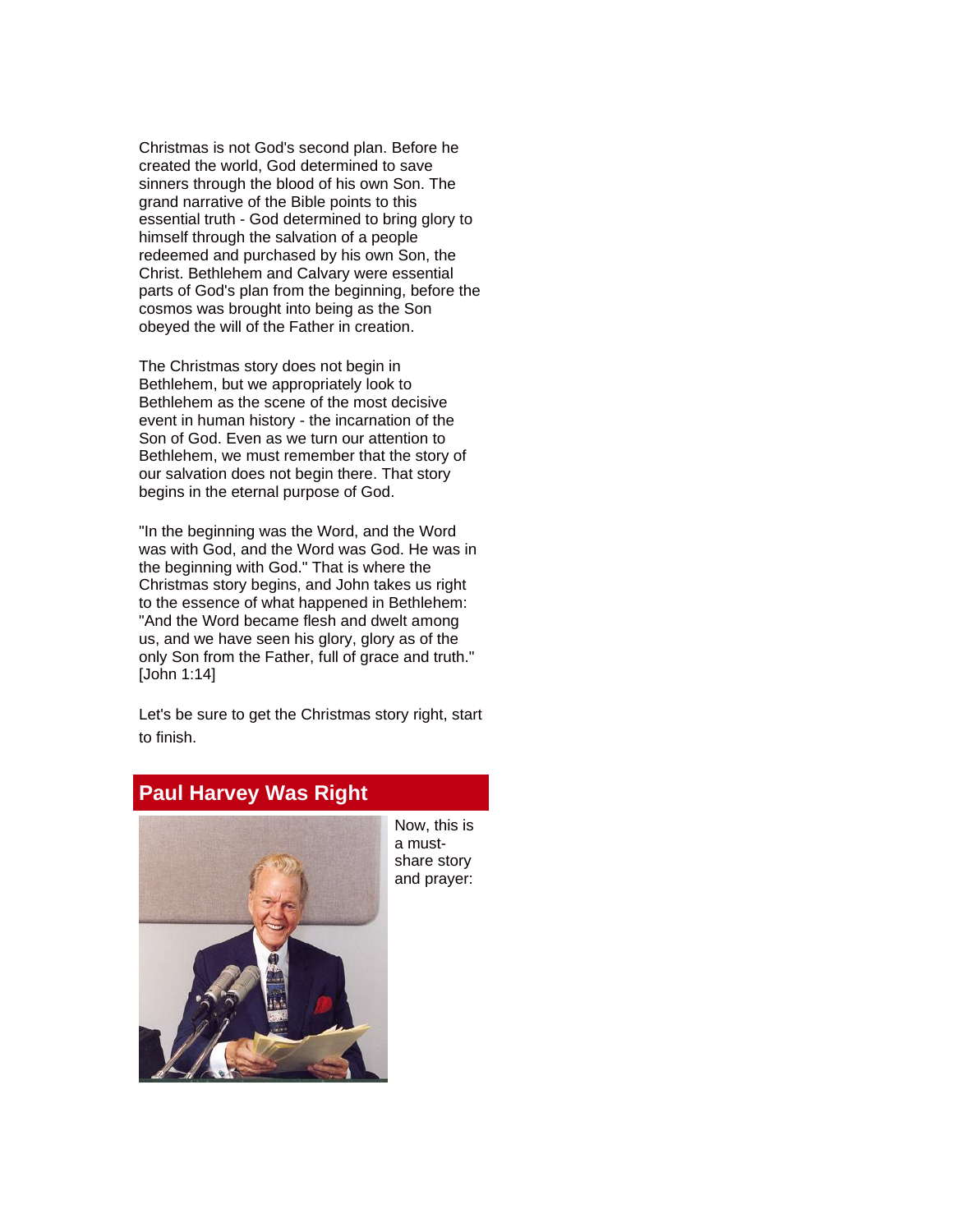"Commentator Paul Harvey aired Pastor Joe Wright's prayer on the radio and received a larger response to this program than any other program [the late] Paul Harvey...ever aired. . .

The powerful prayer of repentance is reprinted below:

'Heavenly Father, we come before you today to ask your forgiveness and seek your direction and guidance. We know you...r Word says, "Woe to those who call evil good," but that's exactly what we've done. We have lost our spiritual equilibrium and inverted our values.

We confess that we have ridiculed the absolute truth of your Word and called it moral pluralism.

We have worshipped other gods and called it multi-culturalism.

We have endorsed perversion and called it an alternative lifestyle.

We have exploited the poor and called it the lottery.

We have neglected the needy and called it selfpreservation.

We have rewarded laziness and called it welfare.

We have killed our unborn and called it choice.

We have shot abortionists and called it justifiable.

We have neglected to discipline our children and called it building esteem.

We have abused power and called it political savvy.

We have coveted our neighbors' possessions and called it ambition.

We have polluted the air with profanity and pornography and called it freedom of expression.

We have ridiculed the time-honored values of our fore-fathers and called it enlightenment.

Search us O God and know our hearts today; try us and see if there be some wicked way in us;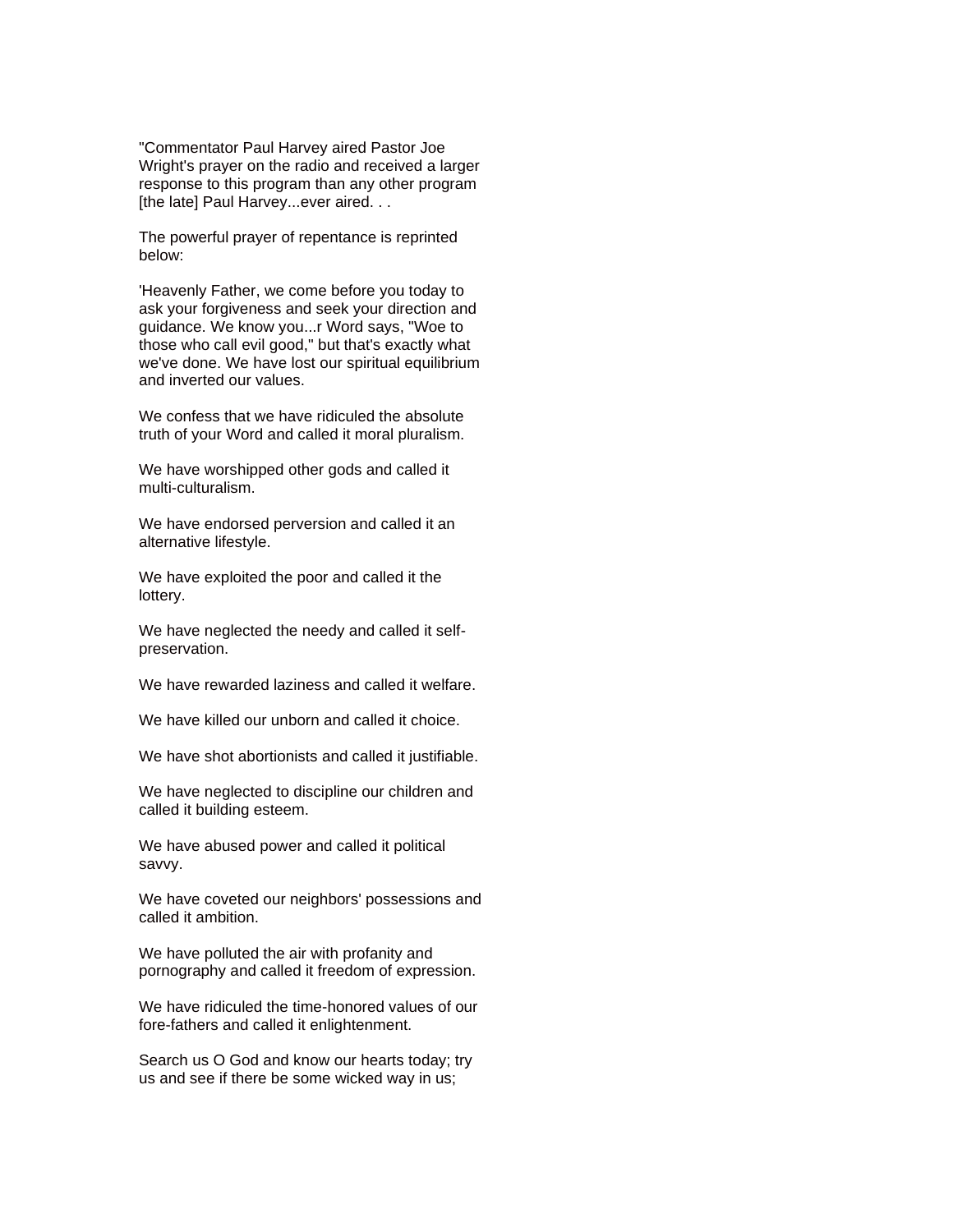cleanse us from every sin and set us free. Guide and bless these men and women who have been sent here by the people of Kansas [fill in the blank with your state], and who have been ordained by you, to govern this great state [and country]. Grant them your wisdom to rule and may their decisions direct us to the center of your will. I ask it in the name of your son, the living savior, Jesus Christ. Amen.'"

\*We suggest that you pray this prayer for your state and our beloved country.